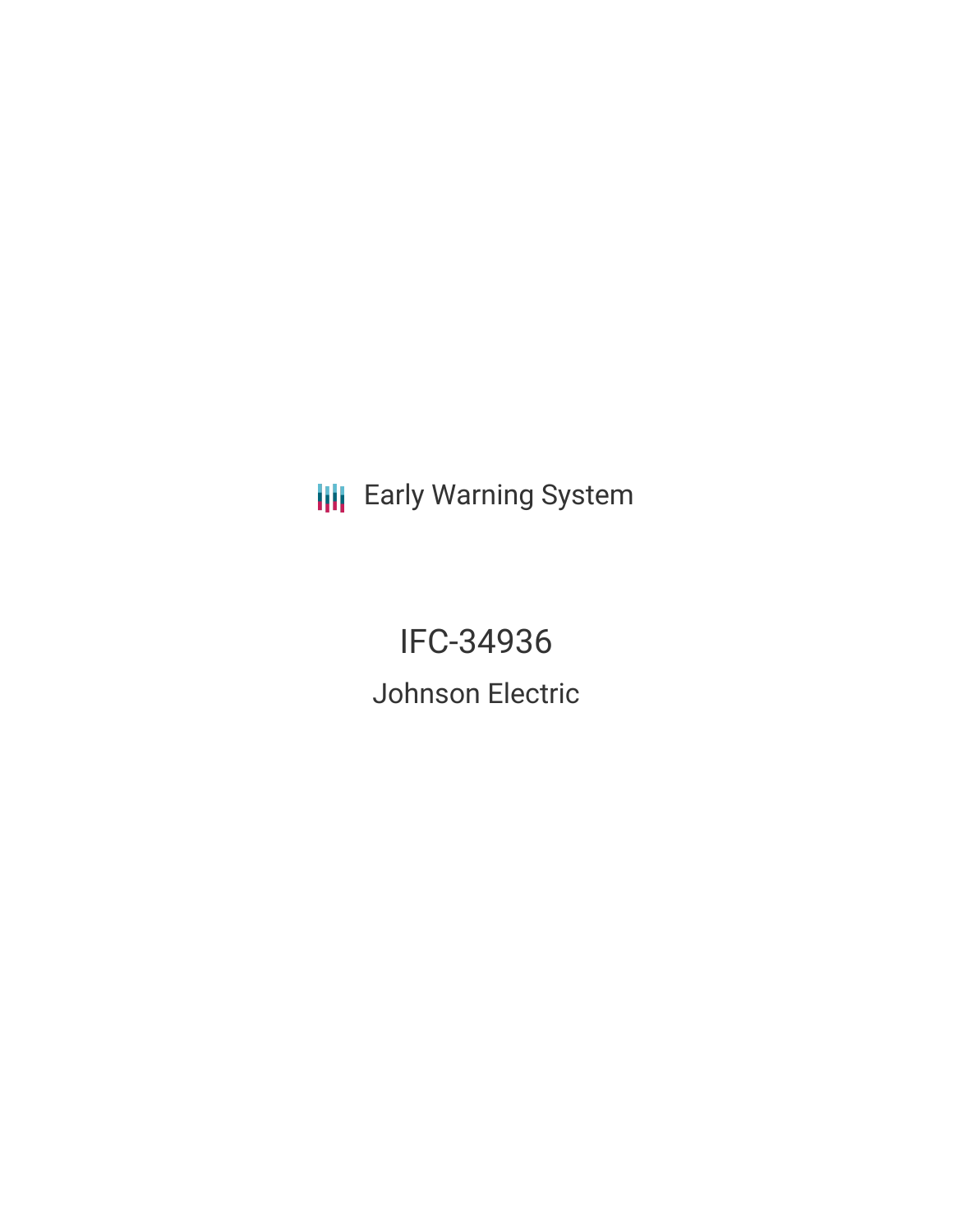

# **Quick Facts**

| <b>Financial Institutions</b>  | International Finance Corporation (IFC) |
|--------------------------------|-----------------------------------------|
| <b>Status</b>                  | Active                                  |
| <b>Bank Risk Rating</b>        | B                                       |
| <b>Voting Date</b>             | 2016-01-08                              |
| <b>Borrower</b>                | Johnson Electric Holdings Limited       |
| <b>Sectors</b>                 | Industry and Trade                      |
| <b>Investment Type(s)</b>      | Loan                                    |
| <b>Investment Amount (USD)</b> | \$75.00 million                         |
| <b>Project Cost (USD)</b>      | \$200.00 million                        |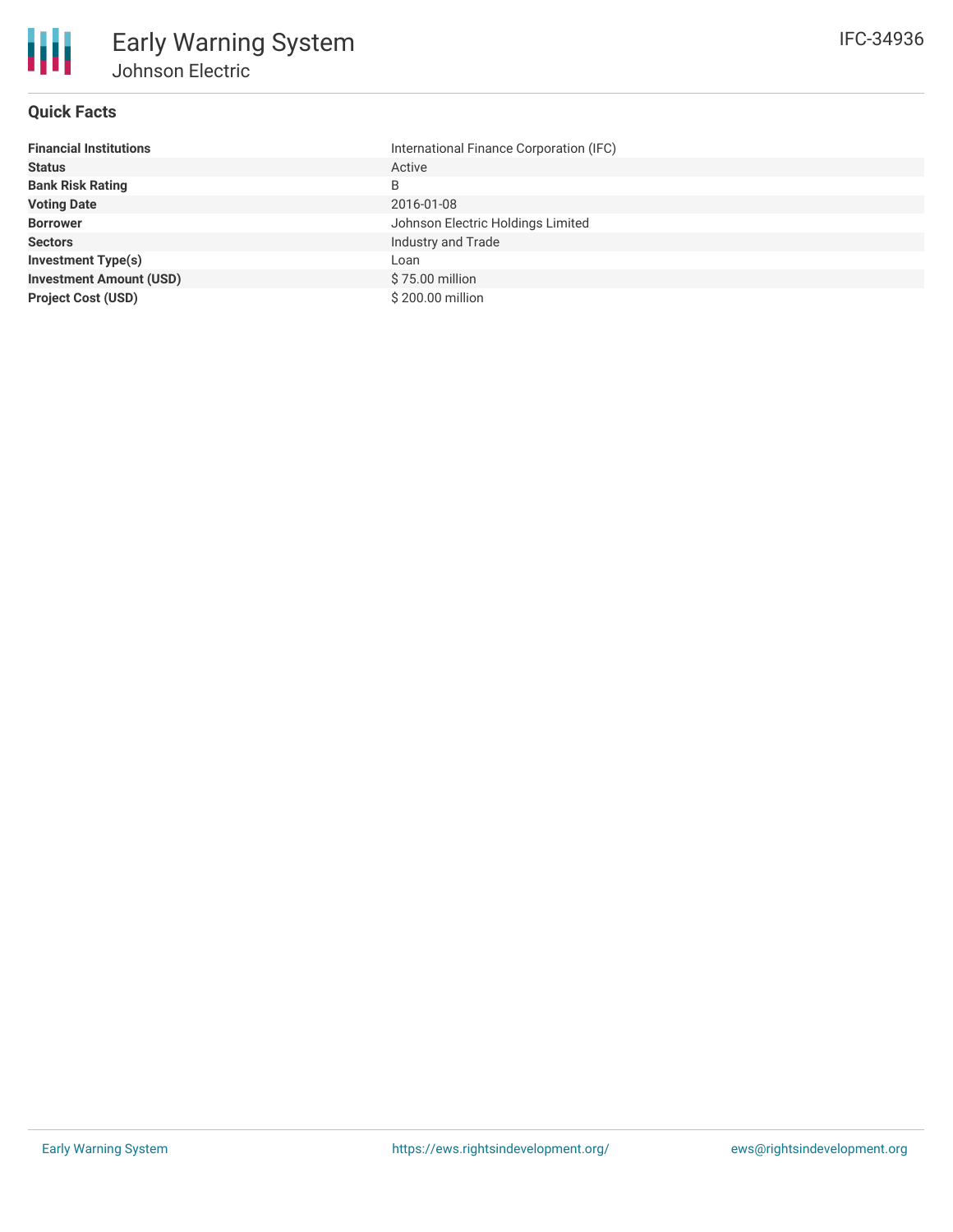

# **Project Description**

This project finances an investment in Johnson Electric Holdings Limited, a large manufacturer of electric motors and associated equipment. This investment would allow the company to build more facilities and support their expansion of their global supply chain in the Americas, Europe and Asia.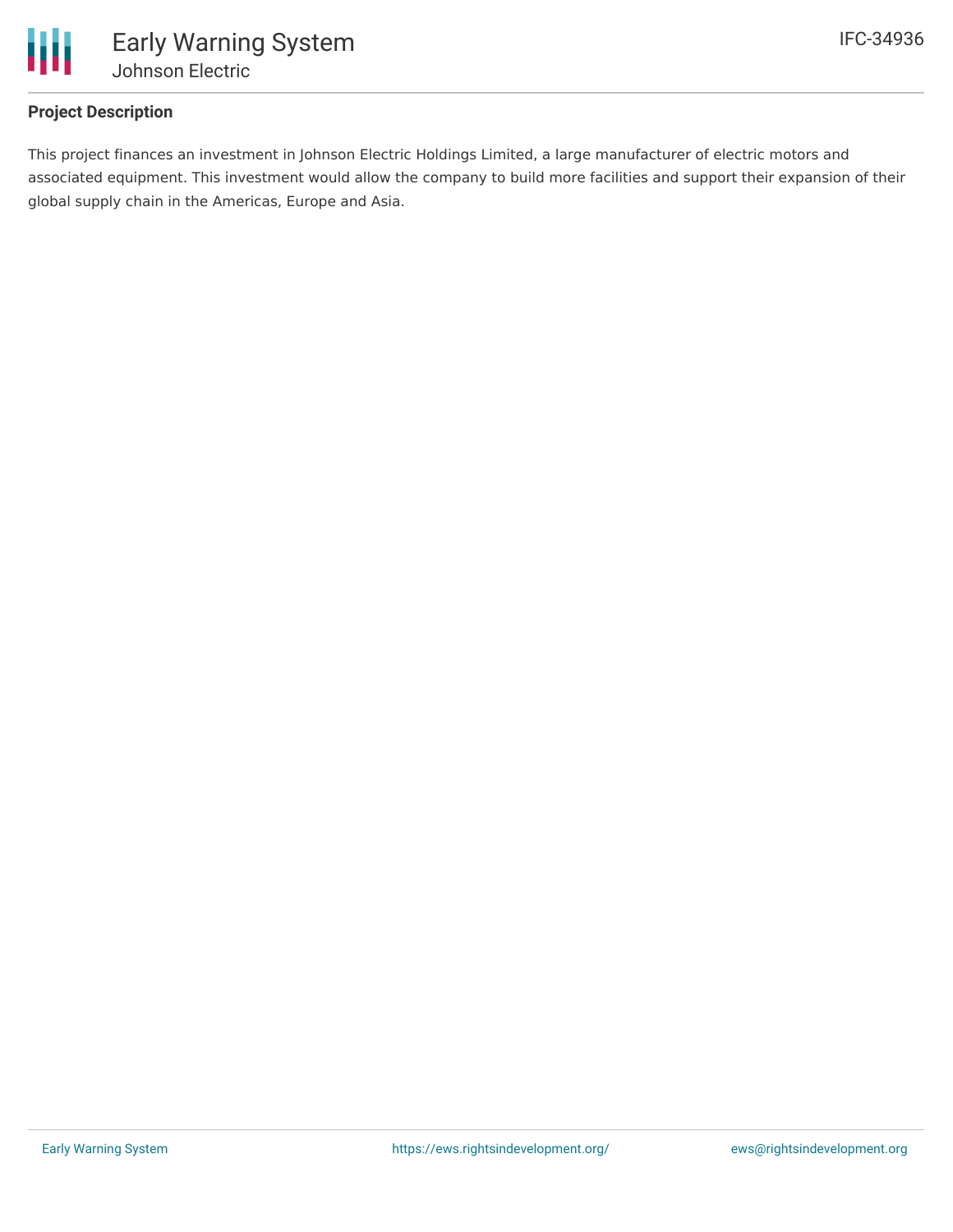### **Investment Description**

• International Finance Corporation (IFC)

Johnson Electric Holdings Limited was founded in 1959 in Hong Kong and is one of the largest makers of micro-motors in the world, components used in a wide variety of downstream industries including automotives, electrical appliances and tools. The company has emerged as a leading components provider (motor, sensors, controllers in one module) for the auto industry. It ships its products to more than 30 countries for use in hundreds of different product applications, and is publicly traded on the Hong Kong Stock Exchange and is a new client for IFC. The largest shareholder is Mrs. Wang Koo Yik Chun, who owns 63% of the Company on behalf of the founding Wang family.